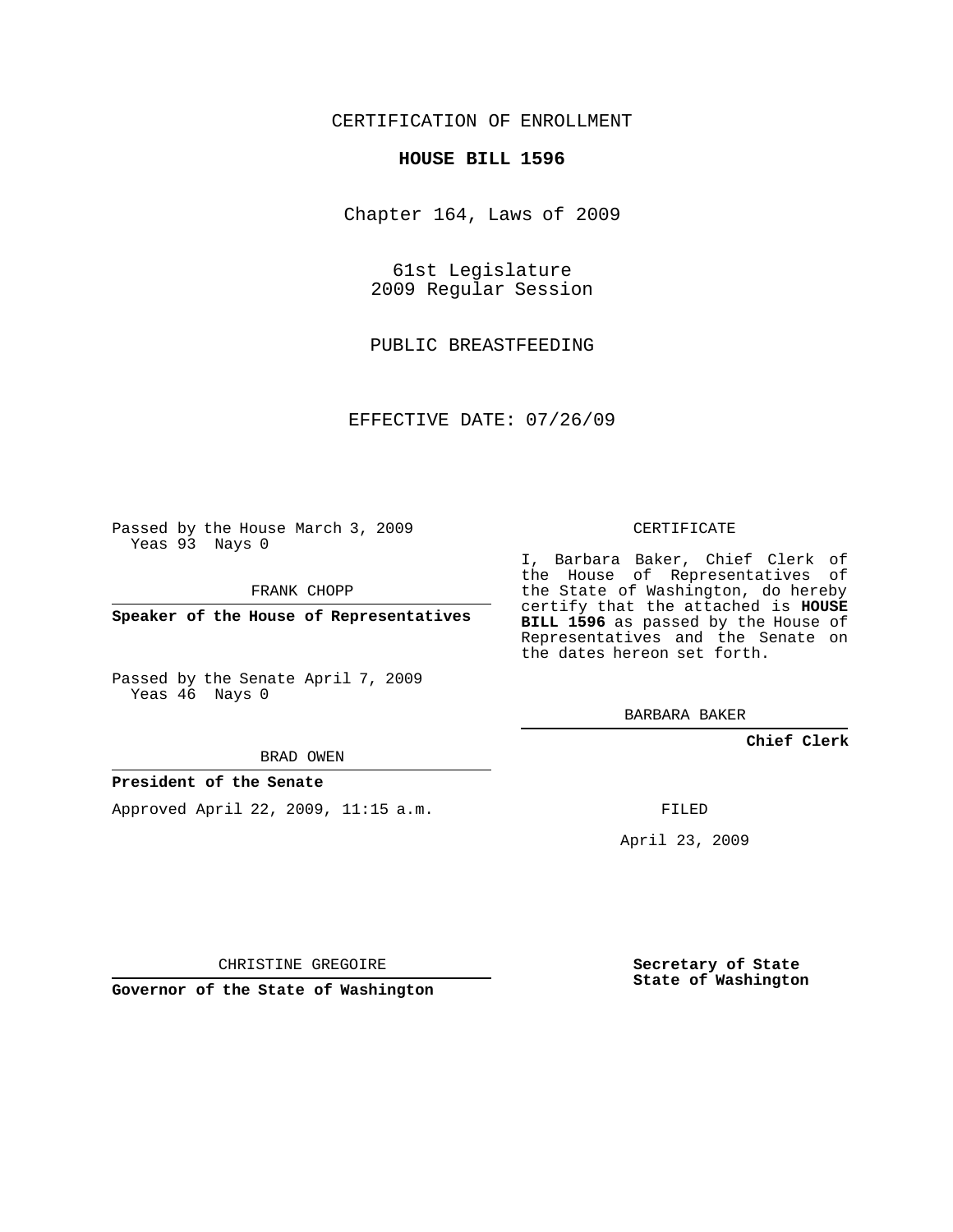# **HOUSE BILL 1596** \_\_\_\_\_\_\_\_\_\_\_\_\_\_\_\_\_\_\_\_\_\_\_\_\_\_\_\_\_\_\_\_\_\_\_\_\_\_\_\_\_\_\_\_\_

\_\_\_\_\_\_\_\_\_\_\_\_\_\_\_\_\_\_\_\_\_\_\_\_\_\_\_\_\_\_\_\_\_\_\_\_\_\_\_\_\_\_\_\_\_

Passed Legislature - 2009 Regular Session

## **State of Washington 61st Legislature 2009 Regular Session**

**By** Representatives Green, Hunt, Hudgins, Williams, Rolfes, Morrell, Campbell, Roberts, Kagi, Dickerson, Goodman, Upthegrove, Simpson, Moeller, Ormsby, and Nelson

Read first time 01/26/09. Referred to Committee on State Government & Tribal Affairs.

 1 AN ACT Relating to protecting a woman's right to breastfeed in a 2 place of public resort, accommodation, assemblage, or amusement; 3 amending RCW 49.60.030 and 49.60.215.

4 BE IT ENACTED BY THE LEGISLATURE OF THE STATE OF WASHINGTON:

 5 **Sec. 1.** RCW 49.60.030 and 2007 c 187 s 3 are each amended to read 6 as follows:

 (1) The right to be free from discrimination because of race, creed, color, national origin, sex, honorably discharged veteran or military status, sexual orientation, or the presence of any sensory, mental, or physical disability or the use of a trained dog guide or service animal by a person with a disability is recognized as and declared to be a civil right. This right shall include, but not be limited to:

 (a) The right to obtain and hold employment without discrimination; (b) The right to the full enjoyment of any of the accommodations, advantages, facilities, or privileges of any place of public resort, 17 accommodation, assemblage, or amusement;

18 (c) The right to engage in real estate transactions without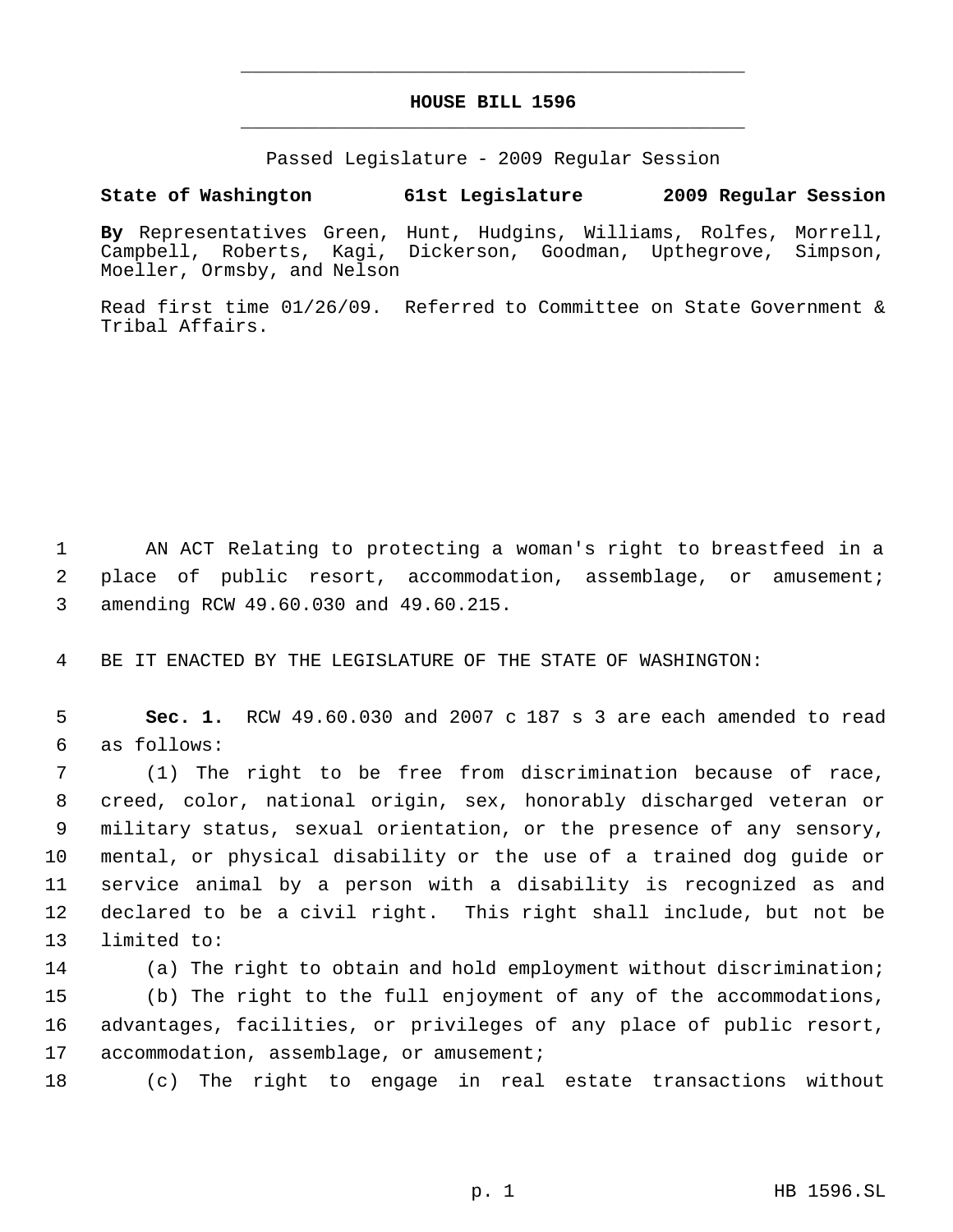discrimination, including discrimination against families with children;

 (d) The right to engage in credit transactions without discrimination;

 (e) The right to engage in insurance transactions or transactions with health maintenance organizations without discrimination: PROVIDED, That a practice which is not unlawful under RCW 48.30.300, 48.44.220, or 48.46.370 does not constitute an unfair practice for the 9 purposes of this subparagraph; ((and))

 (f) The right to engage in commerce free from any discriminatory boycotts or blacklists. Discriminatory boycotts or blacklists for purposes of this section shall be defined as the formation or execution of any express or implied agreement, understanding, policy or contractual arrangement for economic benefit between any persons which is not specifically authorized by the laws of the United States and which is required or imposed, either directly or indirectly, overtly or covertly, by a foreign government or foreign person in order to restrict, condition, prohibit, or interfere with or in order to exclude any person or persons from any business relationship on the basis of race, color, creed, religion, sex, honorably discharged veteran or military status, sexual orientation, the presence of any sensory, mental, or physical disability, or the use of a trained dog guide or service animal by a person with a disability, or national origin or lawful business relationship: PROVIDED HOWEVER, That nothing herein contained shall prohibit the use of boycotts as authorized by law 26 pertaining to labor disputes and unfair labor practices; and

 (g) the right of a mother to breastfeed her child in any place of public resort, accommodation, assemblage, or amusement.

 (2) Any person deeming himself or herself injured by any act in violation of this chapter shall have a civil action in a court of competent jurisdiction to enjoin further violations, or to recover the actual damages sustained by the person, or both, together with the cost of suit including reasonable attorneys' fees or any other appropriate remedy authorized by this chapter or the United States Civil Rights Act of 1964 as amended, or the Federal Fair Housing Amendments Act of 1988 (42 U.S.C. Sec. 3601 et seq.).

 (3) Except for any unfair practice committed by an employer against an employee or a prospective employee, or any unfair practice in a real